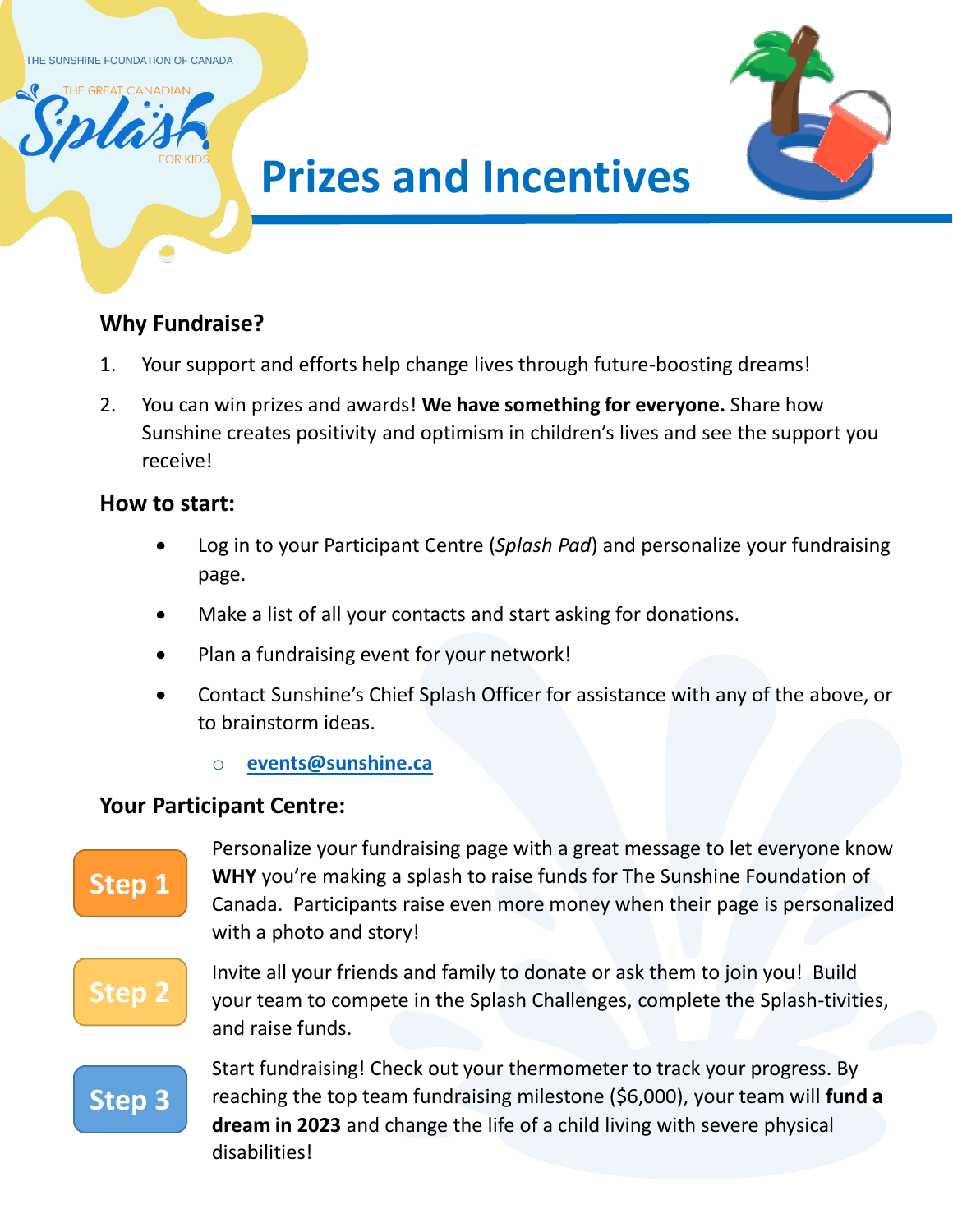THE SUNSHINE FOUNDATION OF CANADA



# **What's in it for You?**

## **Team Milestones (Individuals also eligible)**  Sunshine \$500 team gift card, a Sunshine Beach \$6,000 Package, and you funded a dream! \$4,500 \$100 gift cards \$3,000 \$65 gift cards \$2,000 \$40 gift cards \$1,000 \$20 gift cards \$500 \$10 gift cards

\*all gift cards are per person except the \$500 team prize.

### **Really Shooting for the Stars?**

- **Raise enough to fund 2 Sunshine Dreams (\$12,000)** A team prize approximately valued at \$1,500 (details to come).
- **Raise enough to fund 3 Sunshine Dreams (\$18,000)**  A team prize approximately valued at \$2,500 (details to come).